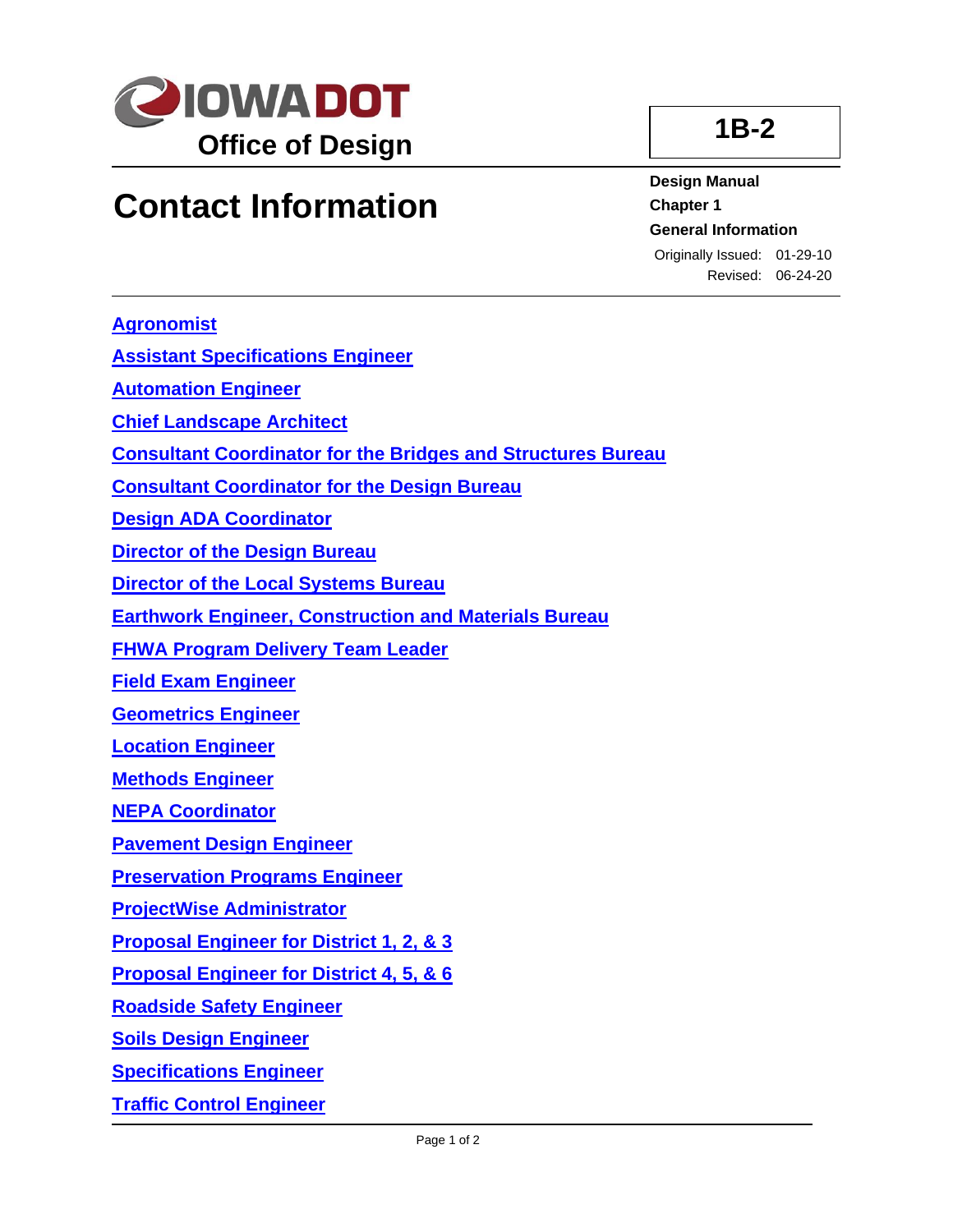**[Traffic and Safety Engineer](01B-02/TrafficSafetyEngineer.pdf)**

**[Traffic Safety Engineer, Construction and Materials Bureau](01B-02/TrafficSafetyEngineerConstructionandMaterialsBureau.pdf)**

**Traffic and [Safety Project Engineer](01B-02/TrafficSafetyProjectEngineer.pdf)**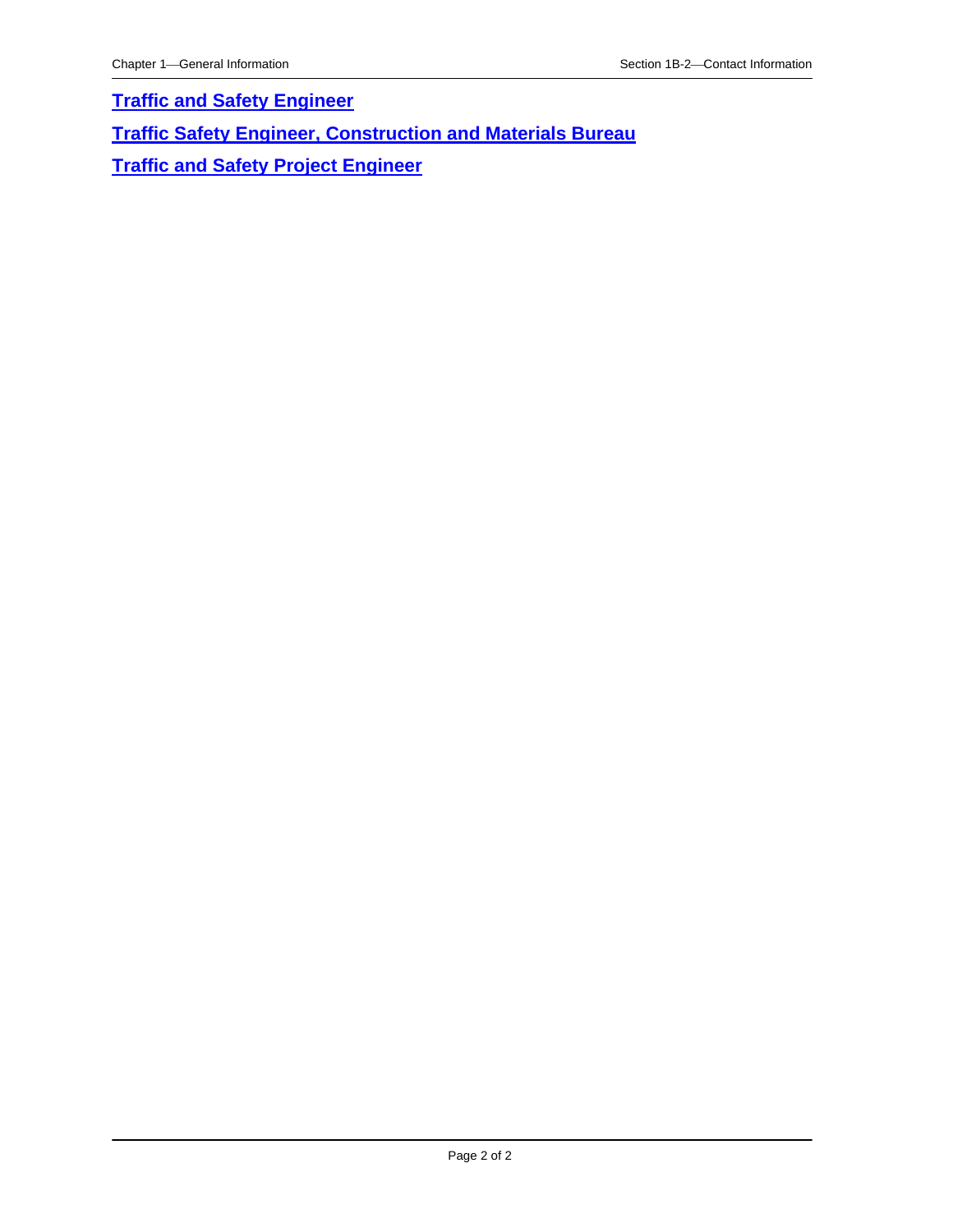## **Chronology of Changes to Design Manual Section:**

## **001B-002 Contact Information**

| 6/24/2020  | Revised<br>NEW - Added Traffic and Safety Project Engineer. Revised Roadside Safety Engineer.                                                                                                         |
|------------|-------------------------------------------------------------------------------------------------------------------------------------------------------------------------------------------------------|
| 4/23/2020  | Revised<br>Change Location Engineer to Bryan Bradley, Added Mike Thiel to the Roadside Safety Engineer Contact.                                                                                       |
| 11/26/2019 | Revised<br>Revised Traffic Safety Engineer, Construction and Materials Bureau to Clayton Burke. Revised Roadside Safety<br>Engineer, Design Bureau to Daniel Harness.                                 |
| 6/25/2019  | Revised<br>Revised contacts to replace "Office" with "Bureau".                                                                                                                                        |
| 1/15/2019  | Revised<br>Added James Bultman as Agronomist, John Bartholomew as Field Exam Engineer, and Stuart Nielsen as<br>Methods Engineer.                                                                     |
| 5/17/2018  | Revised<br>Changed Consultant Coordinator for the Office of Design to Jacqui DiGiacinto. Changed Roadside Safety<br>Engineer to Dean Sayre.                                                           |
| 2/1/2018   | Revised<br>Replaced Mark Mastellar with Seana Godbold as Chief Landscape Architect.                                                                                                                   |
| 9/7/2017   | Revised<br>Change Office of Contracts Proposal Engineer for District 4, 5, & 6 to Stacy Ryan. Remove Khyle Clute from<br>Roadside Safety Engineer. Revise e-mail addresses for all lowa DOT contacts. |
| 11/16/2016 | Revised<br>Added Mike Heller as the Agronomist. Added Andy Wilson as FHWA Program Delivery Team Leader.                                                                                               |
| 8/17/2016  | Revised<br>Added Khyle Clute as Roadside Safety Engineer. Added Mike Ross as Design ADA Coordinator. Changed<br>Director of Office of Local Systems to Donna Buchwald.                                |
| 3/31/2016  | Revised<br>Added Bhooshan Karnik as Consultant Coordinator for the Office of Design and Ron Meyer as Consultant<br>Coordinator for the Office of Bridges and Structures.                              |
| 1/7/2016   | Revised<br>Changed Geometrics Engineer to Elijah Gansen. Added Tom Reis as Specifications Engineer and Eric Johnsen<br>as Assistant Specifications Engineer.                                          |
| 7/31/2015  | Revised<br>Replace Bob Stanley with Steve Megivern as Soils Design Engineer. Replace John Narigon with Brian Smith as<br>Geometrics Engineer.                                                         |